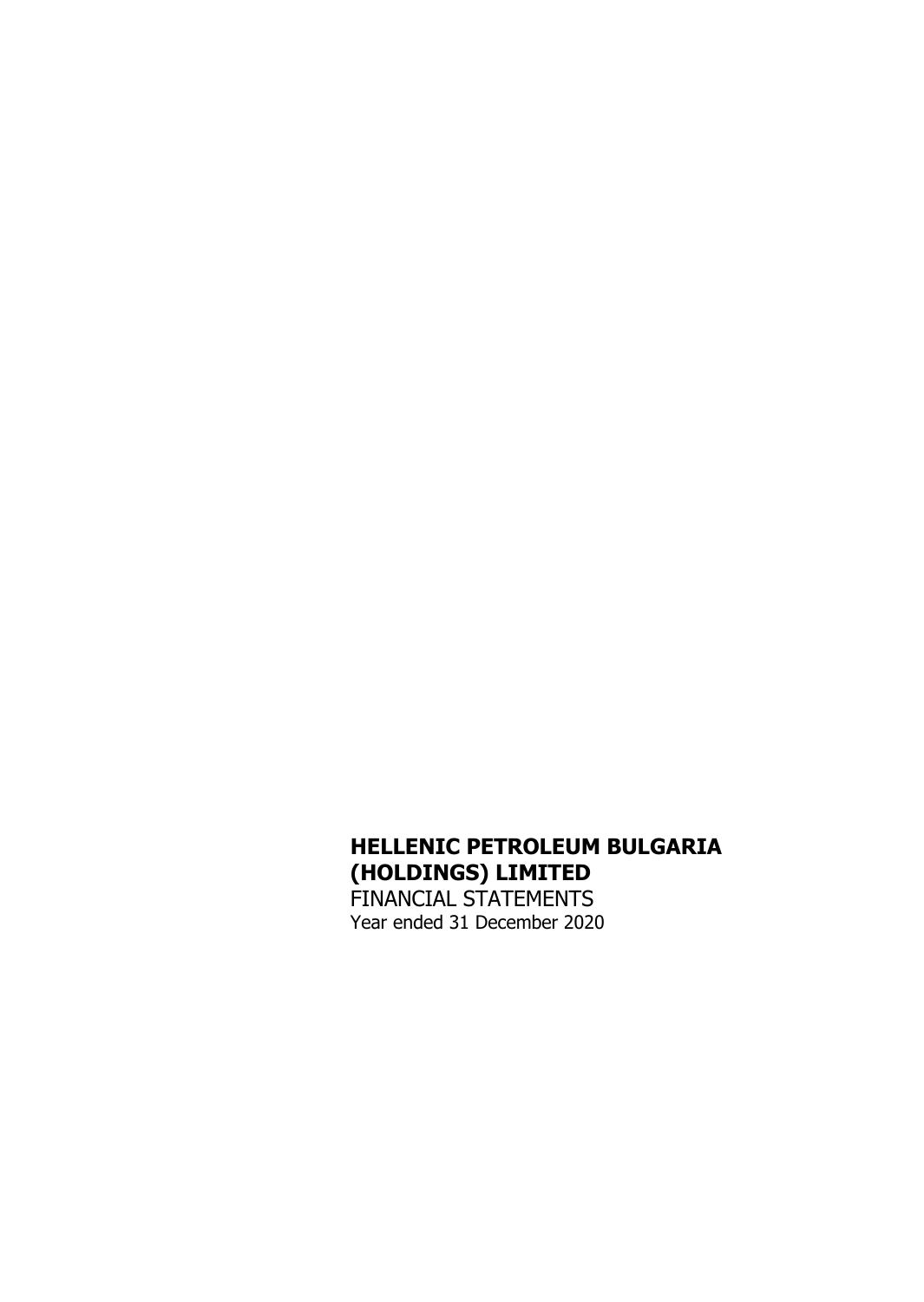FINANCIAL STATEMENTS

Year ended 31 DECEMBER 2020

| <b>CONTENTS</b>                       | <b>PAGE</b>    |
|---------------------------------------|----------------|
| Board of Directors and other officers | 1              |
| Independent Auditor's Report          | $2 - 3$        |
| Statement of comprehensive income     | $\overline{4}$ |
| Statement of financial position       | 5              |
| Statement of changes in equity        | 6              |
| Statement of cash flows               | 7              |
| Notes to the financial statements     | $8 - 17$       |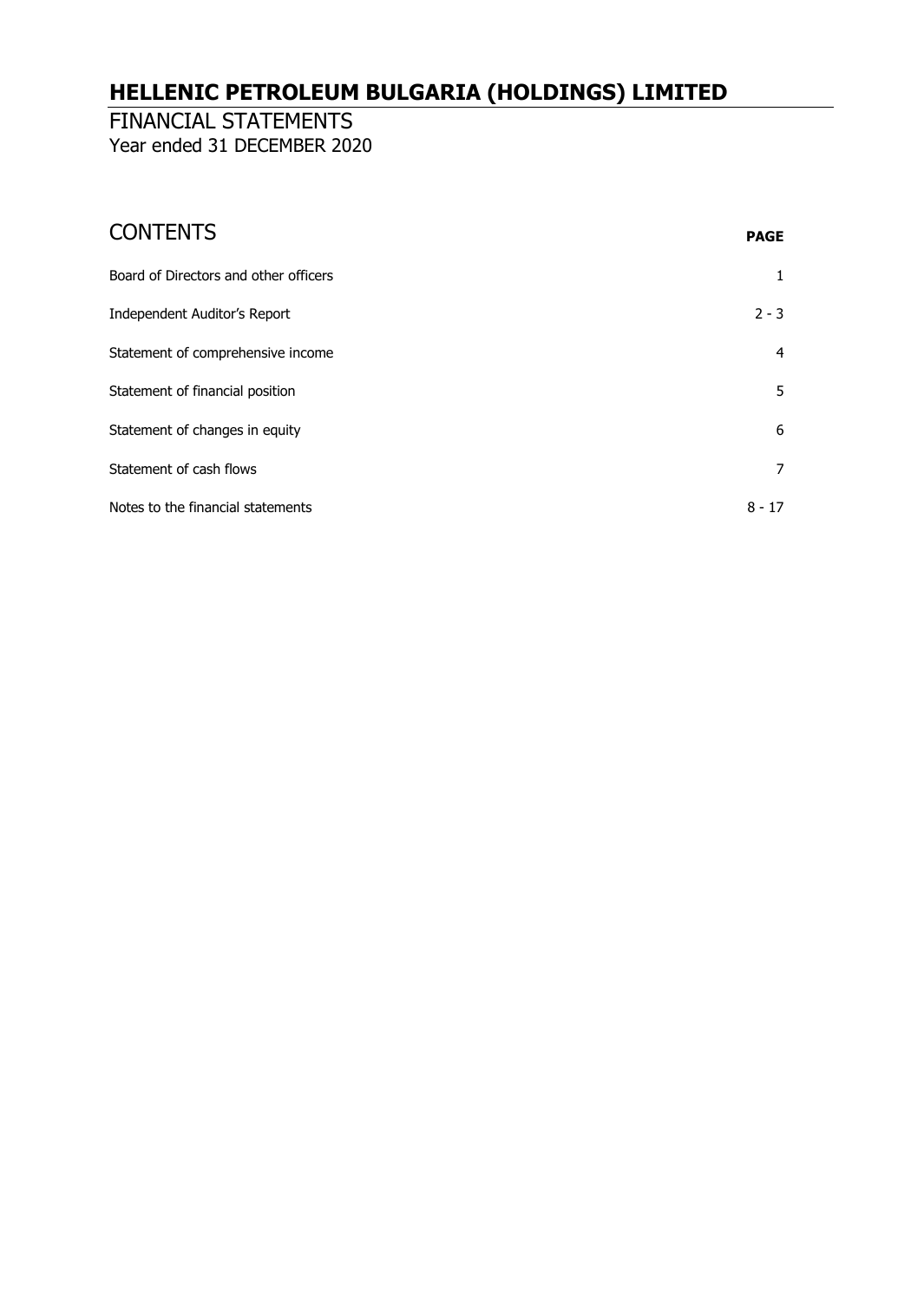### BOARD OF DIRECTORS AND OTHER OFFICERS

| <b>Board of Directors:</b>   | Ioannis Doratis<br>Georgios Gregoras<br>Marios Lytras                                                                                                                   |
|------------------------------|-------------------------------------------------------------------------------------------------------------------------------------------------------------------------|
| <b>Company Secretary:</b>    | Simos Photiades<br>31A Demokratias Street<br>Lakatamia<br>2331 Nicosia, Cyprus                                                                                          |
| <b>Independent Auditors:</b> | Ernst & Young Cyprus Limited<br>Certified Public Accountants and Registered Auditors<br>Jean Nouvel Tower<br>6 Stasinou Avenue<br>P.O Box 21656<br>1511 Nicosia, Cyprus |
| <b>Registered office:</b>    | 3 Ellispontou Street<br>Strovolos<br>2015, Nicosia<br>Cyprus                                                                                                            |
| <b>Registration number:</b>  | 201697                                                                                                                                                                  |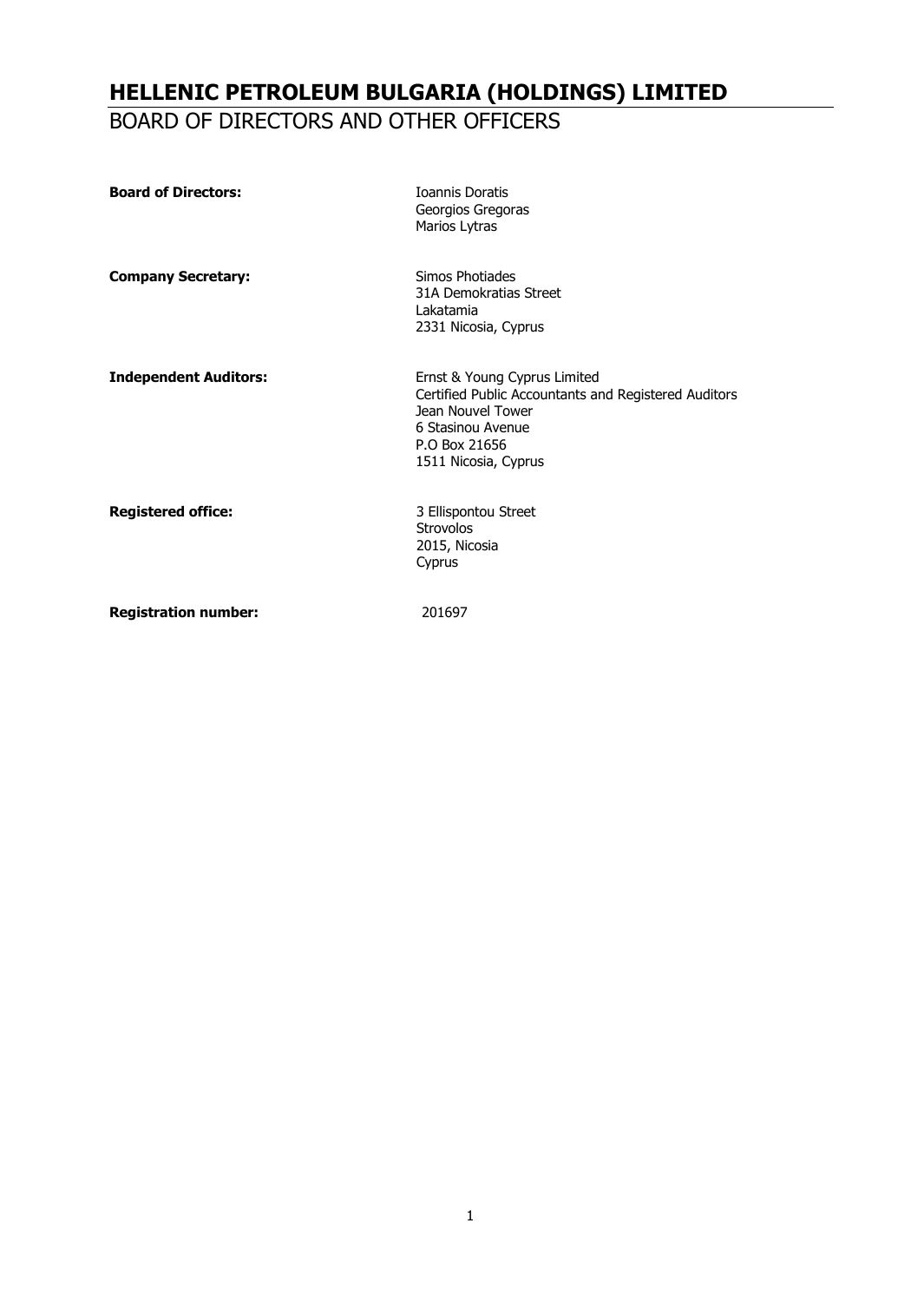### **Independent Auditor's Report**

### **To the Members of Hellenic Petroleum Bulgaria (Holdings) Limited**

#### **Report on the Audit of the Financial Statements**

#### **Opinion**

We have audited the financial statements of Hellenic Petroleum Bulgaria (Holdings) Limited (the ''Company''), which comprise the statement of financial position as at 31 December 2020, and the statements of comprehensive income, changes in equity and cash flows for the year then ended, and notes to the financial statements, including a summary of significant accounting policies.

In our opinion, the accompanying financial statements give a true and fair view of the financial position of the Company as at 31 December 2020, and of its financial performance and its cash flows for the year then ended in accordance with International Financial Reporting Standards (IFRSs) as adopted by the European Union and the requirements of the Cyprus Companies Law, Cap. 113.

#### **Basis for Opinion**

We conducted our audit in accordance with International Standards on Auditing (ISAs). Our responsibilities under those standards are further described in the Auditor's Responsibilities for the Audit of the Financial Statements section of our report. We are independent of the Company in accordance with the International Ethics Standards Board for Accountants' Code of Ethics for Professional Accountants (IESBA Code) together with the ethical requirements that are relevant to our audit of the financial statements in Cyprus, and we have fulfilled our other ethical responsibilities in accordance with these requirements and the IESBA Code. We believe that the audit evidence we have obtained is sufficient and appropriate to provide a basis for our opinion.

#### **Responsibilities of the Board of Directors for the financial statements**

The Board of Directors is responsible for the preparation of financial statements that give a true and fair view in accordance with International Financial Reporting Standards as adopted by the European Union and the requirements of the Cyprus Companies Law, Cap. 113, and for such internal control as the Board of Directors determines is necessary to enable the preparation of financial statements that are free from material misstatement, whether due to fraud or error.

In preparing the financial statements, the Board of Directors is responsible for assessing the Company's ability to continue as a going concern, disclosing, as applicable, matters related to going concern and using the going concern basis of accounting unless the Board of Directors either intends to liquidate the Company or to cease operations, or has no realistic alternative but to do so.

The Board of Directors is responsible for overseeing the Company's financial reporting process.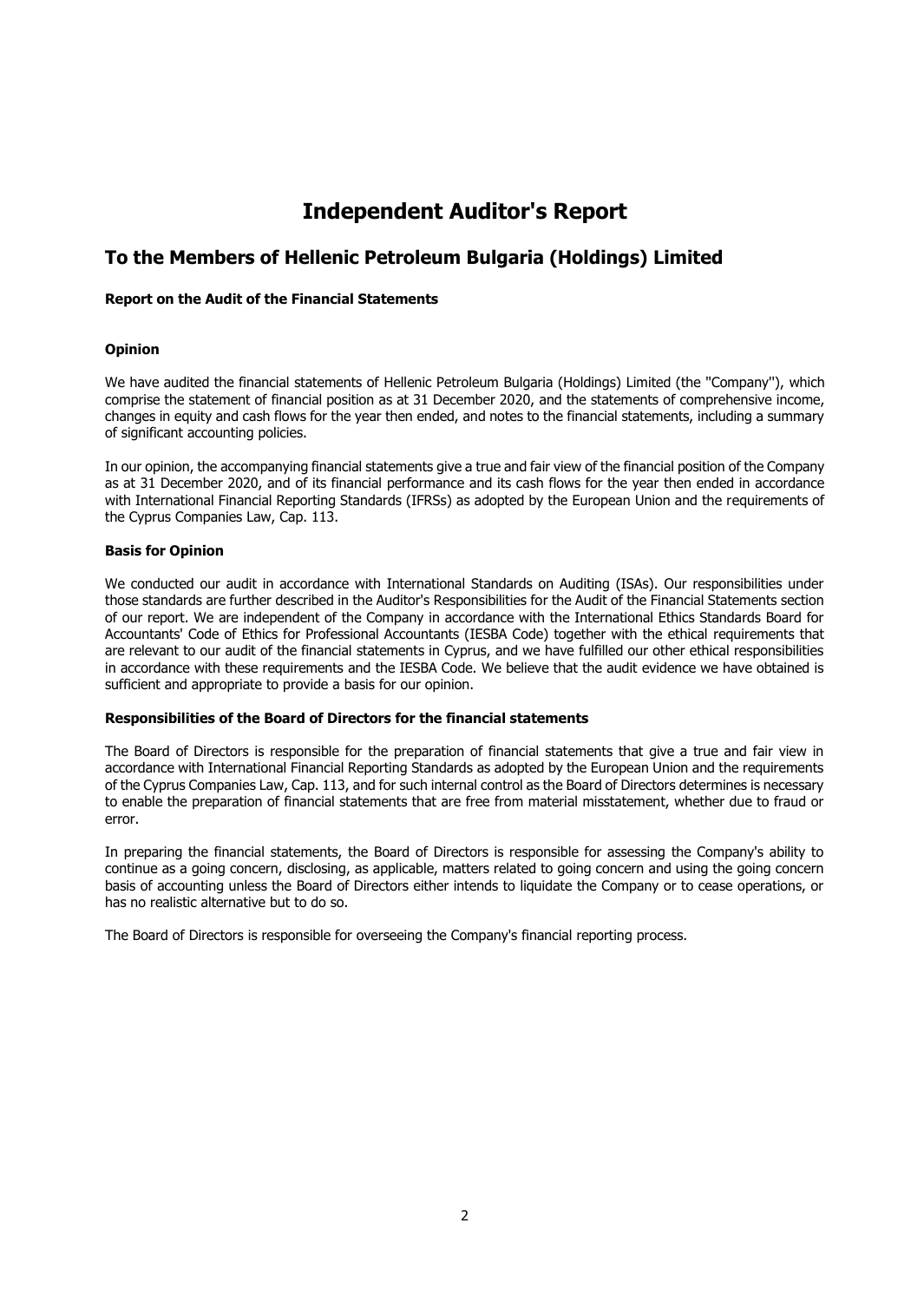#### **Auditor's Responsibilities for the Audit of the Financial Statements**

Our objectives are to obtain reasonable assurance about whether the financial statements as a whole are free from material misstatement, whether due to fraud or error, and to issue an auditor's report that includes our opinion. Reasonable assurance is a high level of assurance, but is not a guarantee that an audit conducted in accordance with ISAs will always detect a material misstatement when it exists. Misstatements can arise from fraud or error and are considered material if, individually or in the aggregate, they could reasonably be expected to influence the economic decisions of users taken on the basis of these financial statements.

As part of an audit in accordance with ISAs, we exercise professional judgment and maintain professional skepticism throughout the audit. We also:

- Identify and assess the risks of material misstatement of the financial statements, whether due to fraud or error, design and perform audit procedures responsive to those risks, and obtain audit evidence that is sufficient and appropriate to provide a basis for our opinion. The risk of not detecting a material misstatement resulting from fraud is higher than for one resulting from error, as fraud may involve collusion, forgery, intentional omissions, misrepresentations, or the override of internal control.
- Obtain an understanding of internal control relevant to the audit in order to design audit procedures that are appropriate in the circumstances, but not for the purpose of expressing an opinion on the effectiveness of the Company's internal control.
- Evaluate the appropriateness of accounting policies used and the reasonableness of accounting estimates and related disclosures made by the Board of Directors.
- Conclude on the appropriateness of the Board of Directors' use of the going concern basis of accounting and, based on the audit evidence obtained, whether a material uncertainty exists related to events or conditions that may cast significant doubt on the Company's ability to continue as a going concern. If we conclude that a material uncertainty exists, we are required to draw attention in our auditor's report to the related disclosures in the financial statements or, if such disclosures are inadequate, to modify our opinion. Our conclusions are based on the audit evidence obtained up to the date of our auditor's report. However, future events or conditions may cause the Company to cease to continue as a going concern.
- Evaluate the overall presentation, structure and content of the financial statements, including the disclosures, and whether the financial statements represent the underlying transactions and events in a manner that achieves a true and fair view.

We communicate with the Board of Directors regarding, among other matters, the planned scope and timing of the audit and significant audit findings, including any significant deficiencies in internal control that we identify during our audit.

#### **Other Matter**

This report, including the opinion, has been prepared for and only for the Company's members as a body in accordance with Section 69 of the Auditors Law of 2017 and for no other purpose. We do not, in giving this opinion, accept or assume responsibility for any other purpose or to any other person to whose knowledge this report may come to.

Gabriel Onisiforou Certified Public Accountant and Registered Auditor for and on behalf of

**Ernst & Young Cyprus Limited Certified Public Accountants and Registered Auditors**

Nicosia, 29 April 2021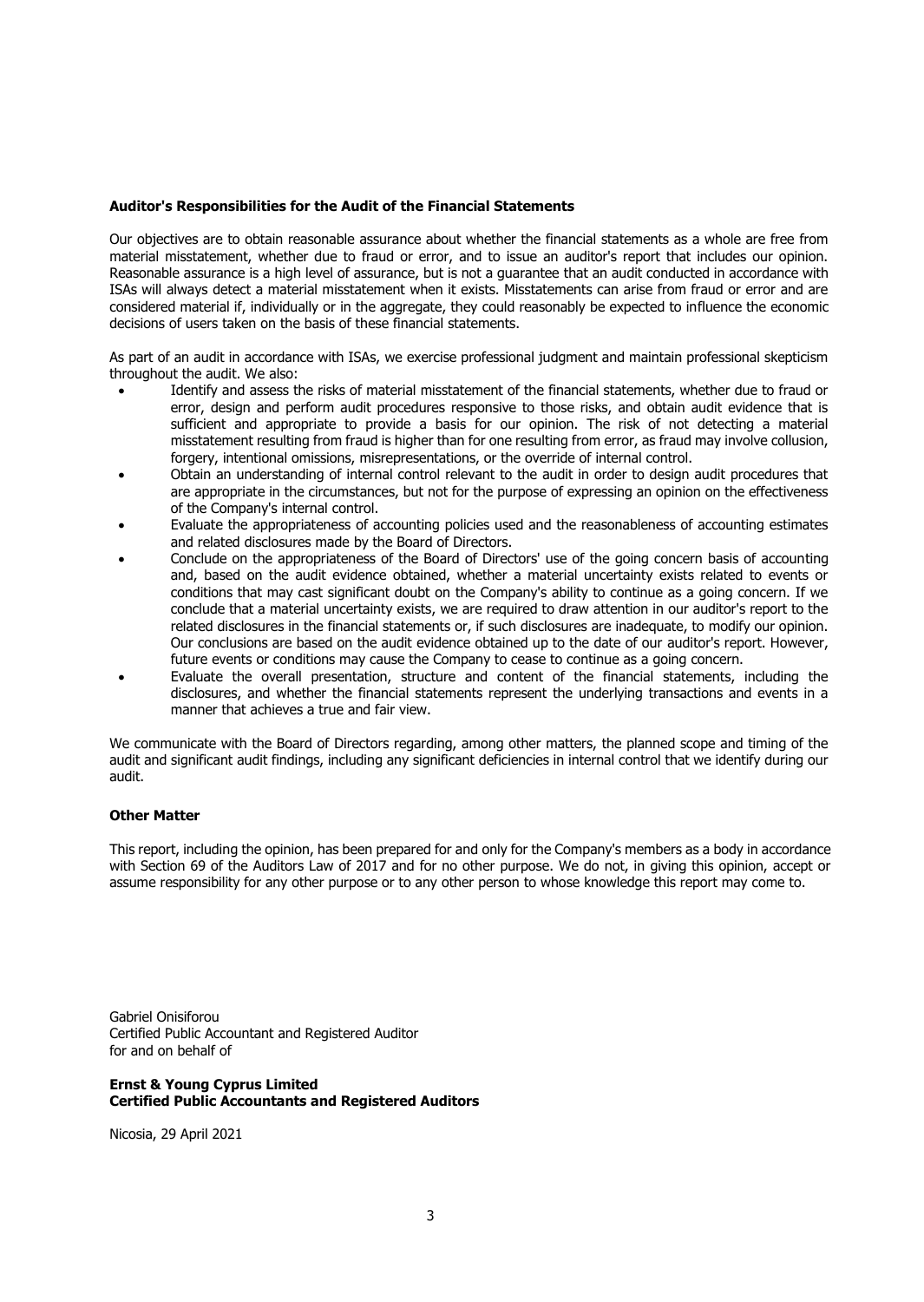### STATEMENT OF COMPREHENSIVE INCOME Year ended 31 DECEMBER 2020

|                                         | <b>Note</b> | 2020<br>€ | 2019<br>€ |
|-----------------------------------------|-------------|-----------|-----------|
| Administration expenses                 | 8           | (10.423)  | (11.436)  |
| Loss before tax                         |             | (10.423)  | (11.436)  |
| Tax                                     | 9           |           |           |
| Total comprehensive income for the year |             | (10.423)  | (11.436)  |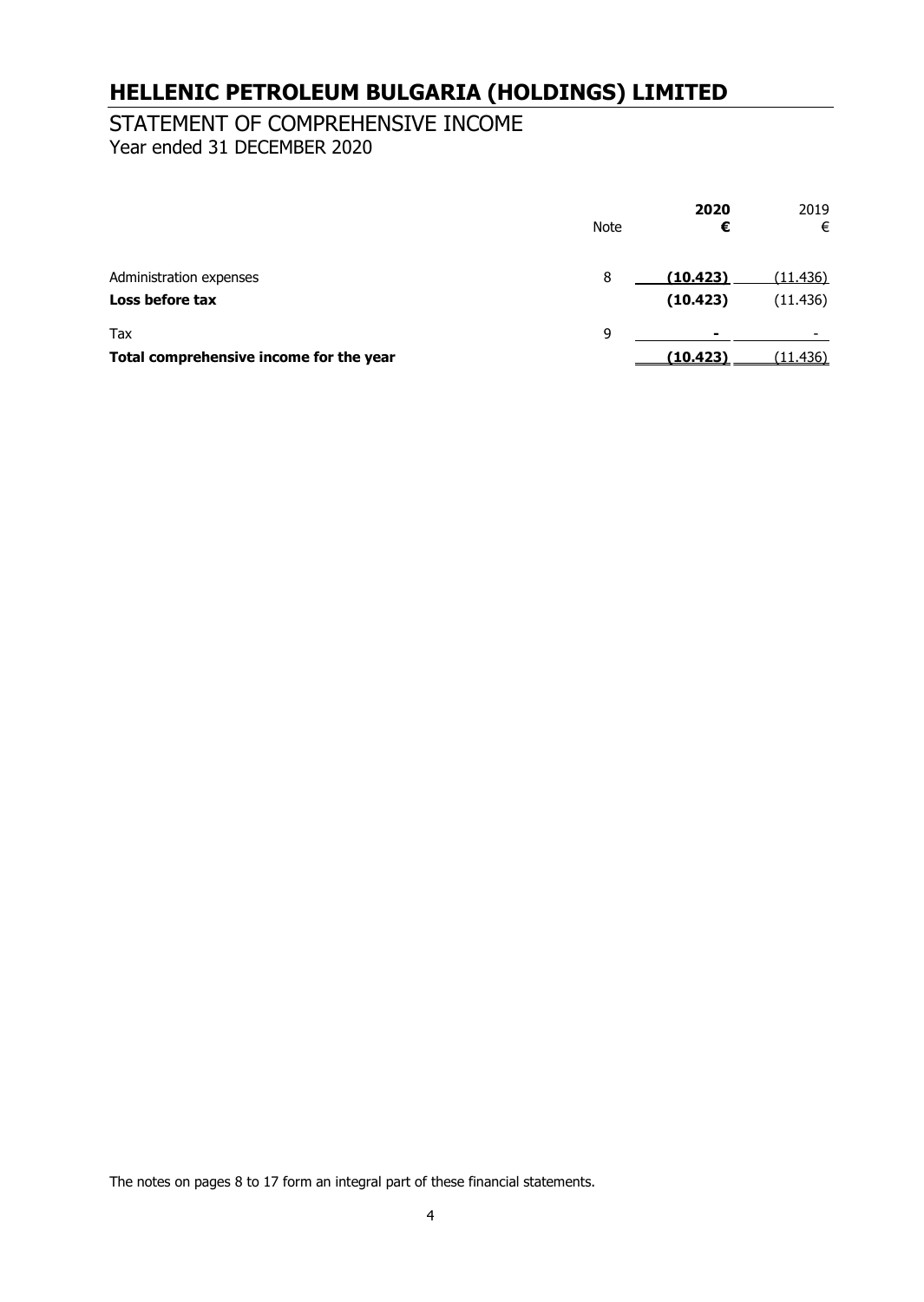# STATEMENT OF FINANCIAL POSITION

31 December 2020

|                                            |             | 2020                      | 2019                      |
|--------------------------------------------|-------------|---------------------------|---------------------------|
| <b>ASSETS</b>                              | <b>Note</b> | €                         | €                         |
| <b>Non-current assets</b>                  |             |                           |                           |
| Investments in subsidiary                  | 11          | 62.634.105                | 62.634.105                |
|                                            |             | 62.634.105                | 62.634.105                |
| <b>Current assets</b>                      |             |                           |                           |
| Cash at bank                               | 12          | 48.164                    | 57.816                    |
|                                            |             | 48.164                    | 57.816                    |
| <b>Total assets</b>                        |             | 62.682.269                | 62.691.921                |
| <b>EQUITY AND LIABILITIES</b>              |             |                           |                           |
| <b>Equity</b>                              |             |                           |                           |
| Share capital                              | 13          | 230,000                   | 230,000                   |
| Share premium<br><b>Accumulated losses</b> | 13          | 64.970.000<br>(2.529.000) | 64.970.000<br>(2.518.577) |
| <b>Total equity</b>                        |             | 62.671.000                | 62.681.423                |
| <b>Current liabilities</b>                 |             |                           |                           |
| Other payables                             | 14          | 11.269                    | 10.498                    |
|                                            |             | <u>11.269</u>             | 10.498                    |
| <b>Total equity and liabilities</b>        |             | 62.682.269                | 62.691.921                |

On 29 April 2021 the Board of Directors of HELLENIC PETROLEUM BULGARIA (HOLDINGS) LIMITED authorised these financial statements for issue.

Marios Lytras **Ioannis Doratis** Ioannis Doratis **Ioannis Doratis** Director Director

.................................... ....................................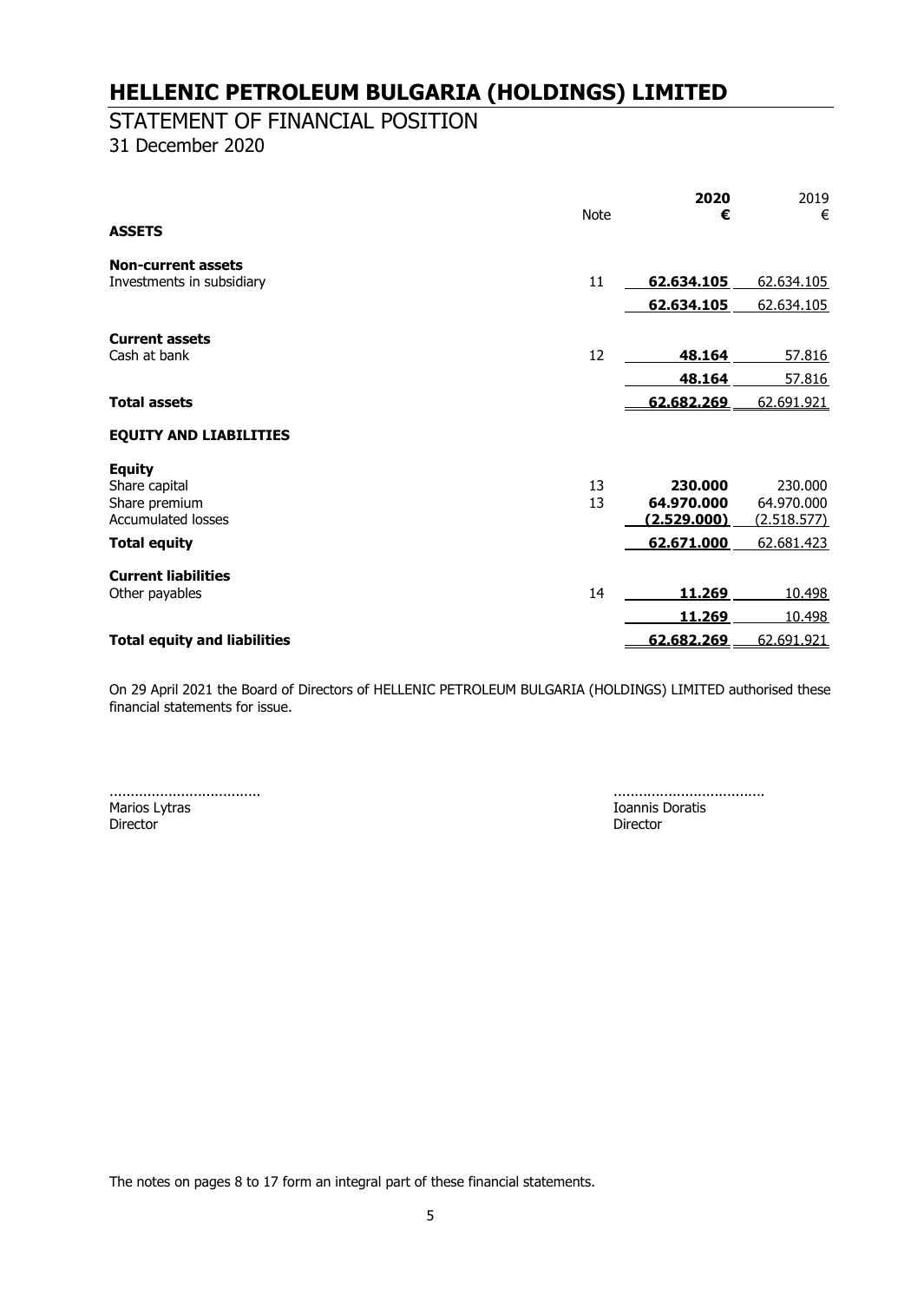STATEMENT OF CHANGES IN EQUITY Year ended 31 DECEMBER 2020

|                                                      | <b>Share</b><br>€ | <b>Share</b><br>capital premium (1)<br>€ | <b>Accumulated</b><br>losses<br>€ | <b>Total</b><br>€ |
|------------------------------------------------------|-------------------|------------------------------------------|-----------------------------------|-------------------|
| <b>Balance at 1 January 2019</b>                     | 230.000           | 64.970.000                               | (2.507.141)                       | 62.692.859        |
| <b>Comprehensive income</b><br>Net loss for the year |                   |                                          | (11.436)                          | (11.436)          |
| Balance at 31 December 2019/1 January<br>2020        | 230.000           | 64.970.000                               | (2.518.577)                       | 62.681.423        |
| <b>Comprehensive income</b><br>Net loss for the year |                   |                                          | (10.423)                          | (10.423)          |
| <b>Balance at 31 December 2020</b>                   | 230.000           | 64.970.000                               | (2.529.000)                       | 62.671.000        |

(1) Share premium is not available for distribution.

Companies, which do not distribute 70% of their profits after tax, as defined by the Special Contribution for the Defence of the Republic Law, within two years after the end of the relevant tax year, will be deemed to have distributed this amount as dividend on the 31 of December of the second year. The amount of the deemed dividend distribution is reduced by any actual dividend already distributed by 31 of December of the second year for the year the profits relate.

The Company pays special defence contribution on behalf of the shareholders over the amount of the deemed dividend distribution at a rate of 17% (applicable since 2014) when the entitled shareholders are natural persons tax residents of Cyprus and have their domicile in Cyprus. In addition, from 2019 (deemed dividend distribution of year 2017 profits), the Company pays on behalf of the shareholders General Healthcare System (GHS) contribution at a rate of 2.65% (31 December 2019: 1.70%), when the entitled shareholders are natural persons tax residents of Cyprus, regardless of their domicile.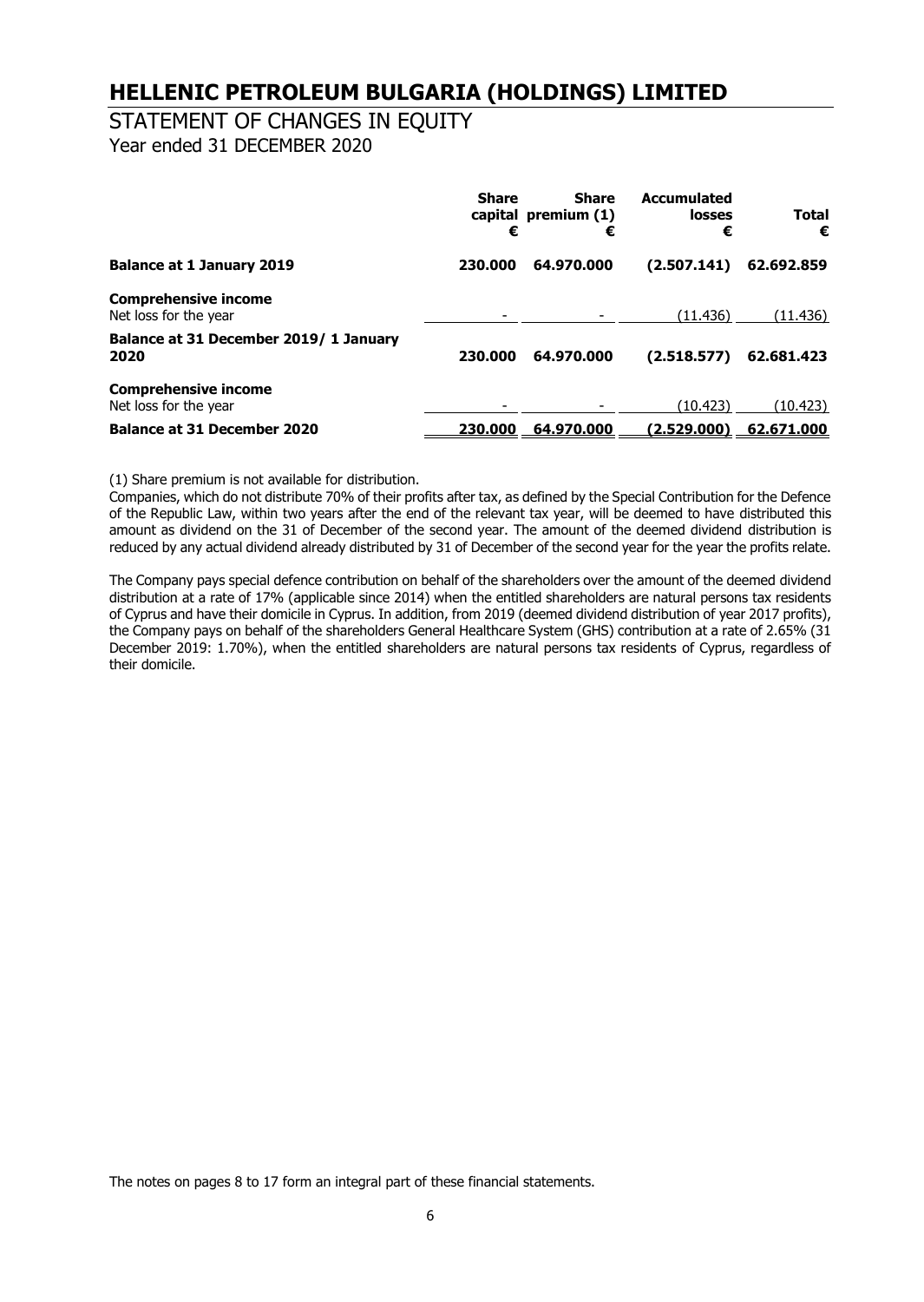STATEMENT OF CASH FLOWS

Year ended 31 DECEMBER 2020

|                                                                                                 | <b>Note</b> | 2020<br>€         | 2019<br>€          |
|-------------------------------------------------------------------------------------------------|-------------|-------------------|--------------------|
| <b>CASH FLOWS FROM OPERATING ACTIVITIES</b>                                                     |             |                   |                    |
| Loss before tax<br>Increase/(Decrease) in other payables                                        |             | (10.423)<br>771   | (11.436)<br>(831)  |
| Cash used in operations                                                                         |             | (9.652)           | (12.267)           |
| Net decrease in cash and cash equivalents<br>Cash and cash equivalents at beginning of the year |             | (9.652)<br>57.816 | (12.267)<br>70.083 |
| Cash and cash equivalents at end of the year                                                    | 12          | 48.164            | 57.816             |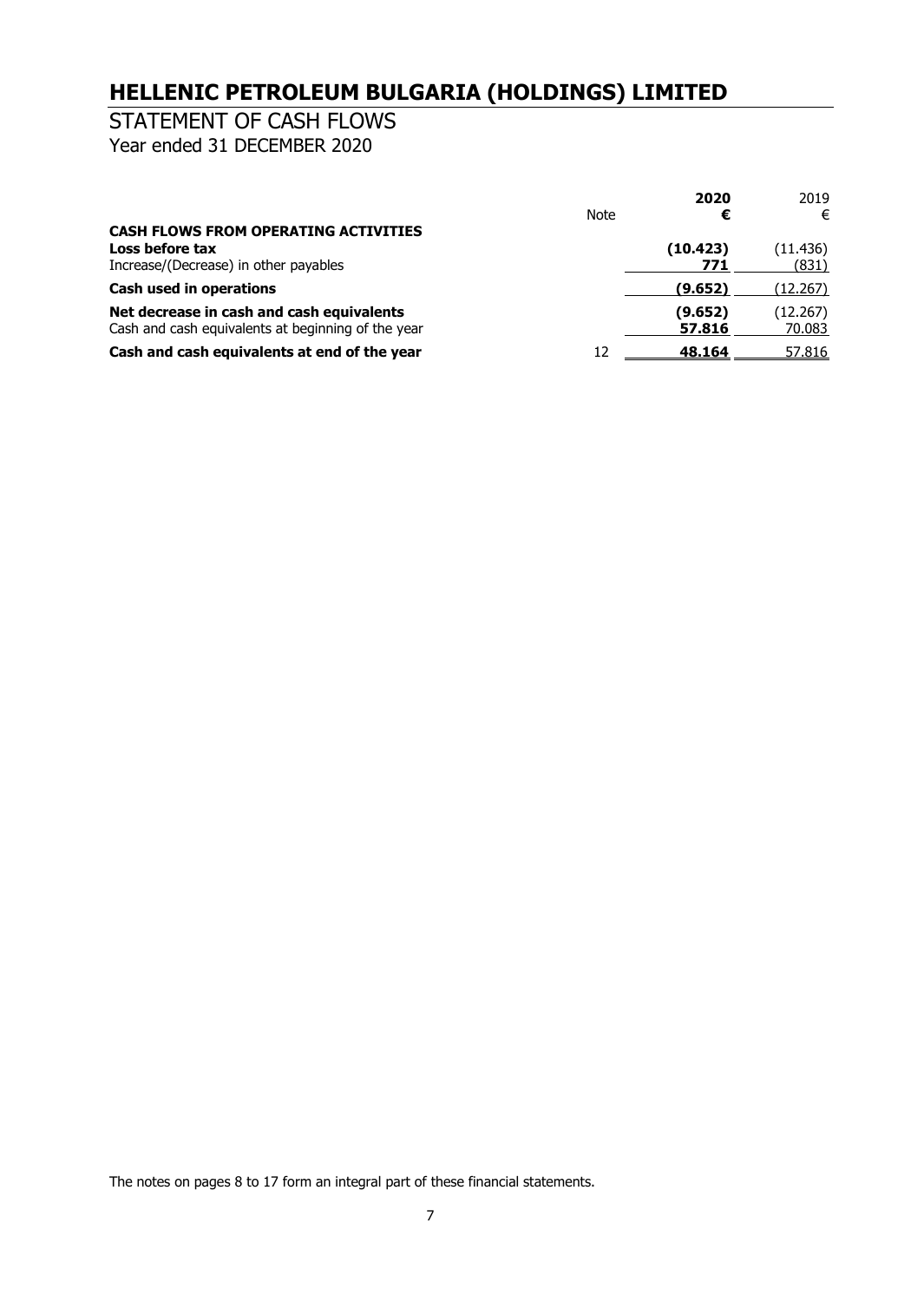NOTES TO THE FINANCIAL STATEMENTS

Year ended 31 DECEMBER 2020

#### **1. Incorporation and principal activities**

#### **Country of incorporation**

The Company HELLENIC PETROLEUM BULGARIA (HOLDINGS) LIMITED (the ''Company'') was incorporated in Cyprus on 12 June 2007 as a private limited liability company under the provisions of the Cyprus Companies Law, Cap. 113. Its registered office is at 3 Ellispontou Street, Strovolos, 2015, Nicosia, Cyprus.

#### **Principal activities**

The principal activities of the Company, which are unchanged from last year, are the holding of investments including interest earning activities.

#### **Operating Environment of the Company**

With the recent and rapid development of the Coronavirus disease (COVID-19) pandemic the world economy entered a period of unprecedented health care crisis that has caused considerable global disruption in business activities and everyday life.

Many countries have adopted extraordinary and economically costly containment measures. Certain countries have required companies to limit or even suspend normal business operations. Governments have implemented restrictions on travelling as well as strict quarantine measures throughout the year.

Industries such as tourism, hospitality and entertainment have been directly disrupted significantly by these measures. Other industries, such as manufacturing and financial services, have also been indirectly affected.

In Cyprus, on 15 March 2020, the Council of Ministers in an extraordinary meeting, announced that Cyprus is entering a state of emergency considering the uncertain situation as was unfold daily, the growing spread of COVID-19 outbreak and the World Health Organization's data on the situation.

To this end, certain measures have been taken by the Republic of Cyprus since then with a view to safeguarding public health and ensuring the economic survival of working people, businesses, vulnerable groups and the economy at large.

New entry regulations have been applied with regards to protecting the population from a further spread of the disease which tightened the entry of individuals to the Republic of Cyprus within the year. Additionally, a considerable number of private businesses operating in various sectors of the economy closed for a period of time while a number of lockdown measures, such as the prohibition of unnecessary movements and the suspension of operations of retail companies (subject to certain exemptions), were applied throughout the year. The measures were continuously revised (lifted or tightened) by the Republic of Cyprus during the year taking into consideration the epidemic status in the country.

The financial effect of the current crisis on the global economy and overall business activities cannot be estimated with reasonable certainty though, due to the pace at which the outbreak expands and the high level of uncertainties arising from the inability to reliably predict the outcome. Management's current expectations and estimates could differ from actual result.

Management has considered the unique circumstances and the risk exposures of the Company and has concluded that as at the date of approval of these financial statements, no material impact is expected on the Company's financial position and performance. The Company is not dependent on external financing and also financial support can also be provided from the shareholder or other group companies, hence its ability to continue as a going concern is not considered at stake. Furthermore, management has assessed that no material impact is expected on the recoverable amount of the investment in subsidiary, since it was assessed that the recoverable amount of the investment in subsidiary remains higher than the carrying cost even if using conservative assumptions for 2021 in the discounted cash flows used. Management will continue to monitor the situation closely and will assess any potential further impact on the Company's financial position and performance, including the recoverable amount of the investment in subsidiary, in case the period of disruption becomes prolonged.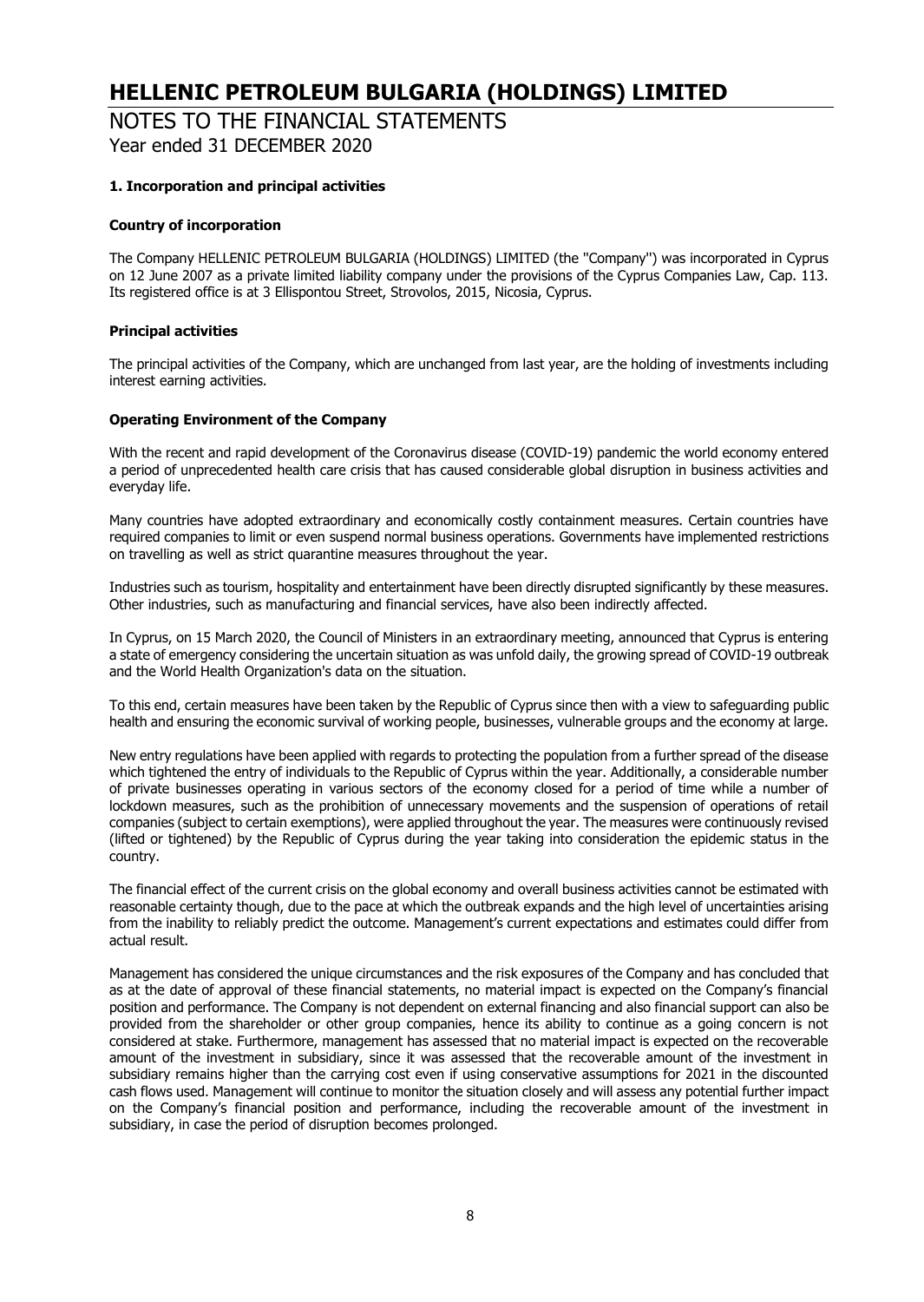NOTES TO THE FINANCIAL STATEMENTS Year ended 31 DECEMBER 2020

#### **2. Basis of preparation**

The financial statements have been prepared in accordance with International Financial Reporting Standards (IFRSs) as adopted by the European Union (EU) and the requirements of the Cyprus Companies Law, Cap. 113.

These financial statements are the separate financial statements. The Company has not prepared consolidated financial statements as the exemption from consolidation in paragraph 4(a) of IFRS10 'Consolidated Financial Statements' has been used. The Company's ultimate parent Hellenic Petroleum S.A., a Company registered in Greece produced consolidated financial statements available for public use that comply with in accordance with international Financial Reporting Standards as issued by the IASB and adopted by the European Union. A copy of the consolidated financial statements is available to the members, at the registered office of the ultimate parent company, at 8A Chimarras Street, Marousi, Athens and on its website www.helpe.gr.

The financial statements have been prepared under the historical cost convention.

The preparation of financial statements in conformity with IFRSs requires the use of certain critical accounting estimates and requires Management to exercise its judgment in the process of applying the Company's accounting policies. The areas involving a higher degree of judgment or complexity, or areas where assumptions and estimates are significant to the financial statements are disclosed in Note 7.

#### **3. Adoption of new or revised standards and interpretations**

During the current year the Company adopted all the new and revised International Financial Reporting Standards (IFRS) that are relevant to its operations and are effective for accounting periods beginning on 1 January 2020. This adoption did not have a material effect on the accounting policies of the Company.

#### **4. Significant accounting policies**

The principal accounting policies adopted in the preparation of these financial statements are set out below. These policies have been consistently applied to all years presented in these financial statements unless otherwise stated.

#### **Subsidiary companies**

Subsidiaries are entities controlled by the Company. Control exists where the Company is exposed, or has rights, to variable returns from its involvement with the investee and has the ability to affect those returns through its power over the investee.

Investments in subsidiary companies are stated at cost less provision for impairment in value, which is recognised as an expense in the period in which the impairment is identified.

#### **Foreign currency translation**

#### **(1) Functional and presentation currency**

Items included in the Company's financial statements are measured using the currency of the primary economic environment in which the entity operates ('the functional currency'). The financial statements are presented in Euro  $(\epsilon)$ , which is the Company's functional and presentation currency.

#### **(2) Transactions and balances**

Foreign currency transactions are translated into the functional currency using the exchange rates prevailing at the dates of the transactions. Foreign exchange gains and losses resulting from the settlement of such transactions and from the translation at year-end exchange rates of monetary assets and liabilities denominated in foreign currencies are recognised in profit or loss.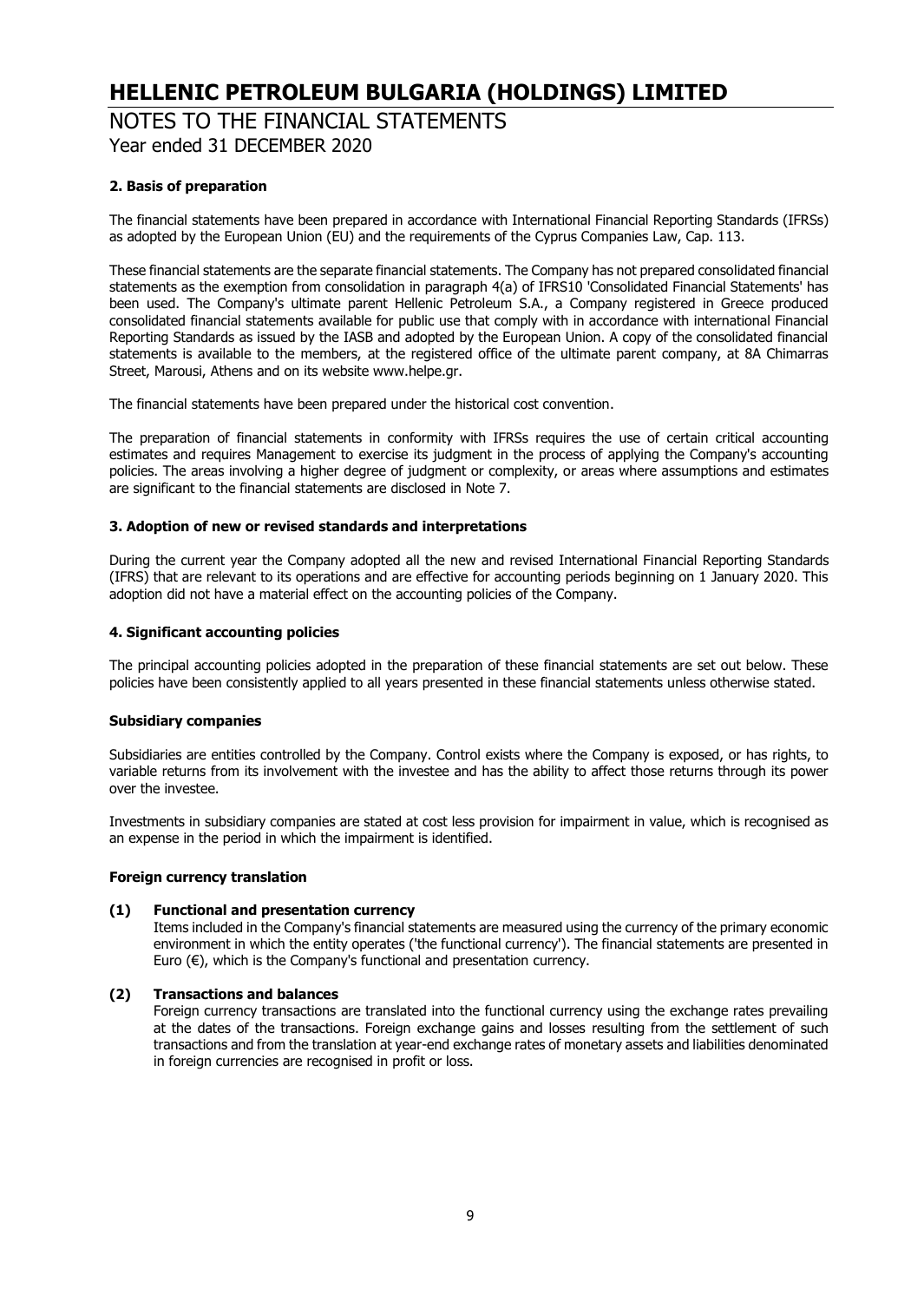NOTES TO THE FINANCIAL STATEMENTS

Year ended 31 DECEMBER 2020

#### **4. Significant accounting policies (continued)**

#### **Tax**

Income tax expense represents the sum of the tax currently payable and deferred tax.

Current tax liabilities and assets are measured at the amount expected to be paid to or recovered from the taxation authorities, using the tax rates and laws that have been enacted, or substantively enacted, by the reporting date.

Deferred tax is provided in full, using the liability method, on temporary differences arising between the tax bases of assets and liabilities and their carrying amounts in the financial statements. Currently enacted tax rates are used in the determination of deferred tax.

Deferred tax assets are recognised to the extent that it is probable that future taxable profit will be available against which the temporary differences can be utilised.

Deferred tax assets and liabilities are offset when there is a legally enforceable right to set off current tax assets against current tax liabilities and when the deferred taxes relate to the same fiscal authority.

#### **Financial instruments**

Financial assets and financial liabilities are recognised in the Company's statement of financial position when the Company becomes a party to the contractual provisions of the instrument.

Financial assets are classified, at initial recognition, as subsequently measured at amortised cost, fair value through other comprehensive income (OCI), and fair value through profit or loss.

The classification of financial assets at initial recognition depends on the financial asset's contractual cash flow characteristics and the Company's business model for managing them. In order for a financial asset to be classified and measured at amortised cost or fair value through OCI, it needs to give rise to cash flows that are 'solely payments of principal and interest (SPPI)' on the principal amount outstanding. This assessment is referred to as the SPPI test and is performed at an instrument level.

The Company's business model for managing financial assets refers to how it manages its financial assets in order to generate cash flows. The business model determines whether cash flows will result from collecting contractual cashflows, selling the financial assets, or both.

Purchases or sales of financial assets that require delivery of assets within a time frame established by regulation or convention in the market place (regular way trades) are recognised on the trade date, i.e., the date that the Company commits to purchase or sell the asset.

#### **Subsequent measurement**

For purposes of subsequent measurement, financial assets are classified in three categories:

• Financial assets designated at fair value through OCI with no recycling of cumulative gains and losses upon derecognition (equity instruments)

- Financial assets at fair value through profit or loss
- Financial assets at amortised cost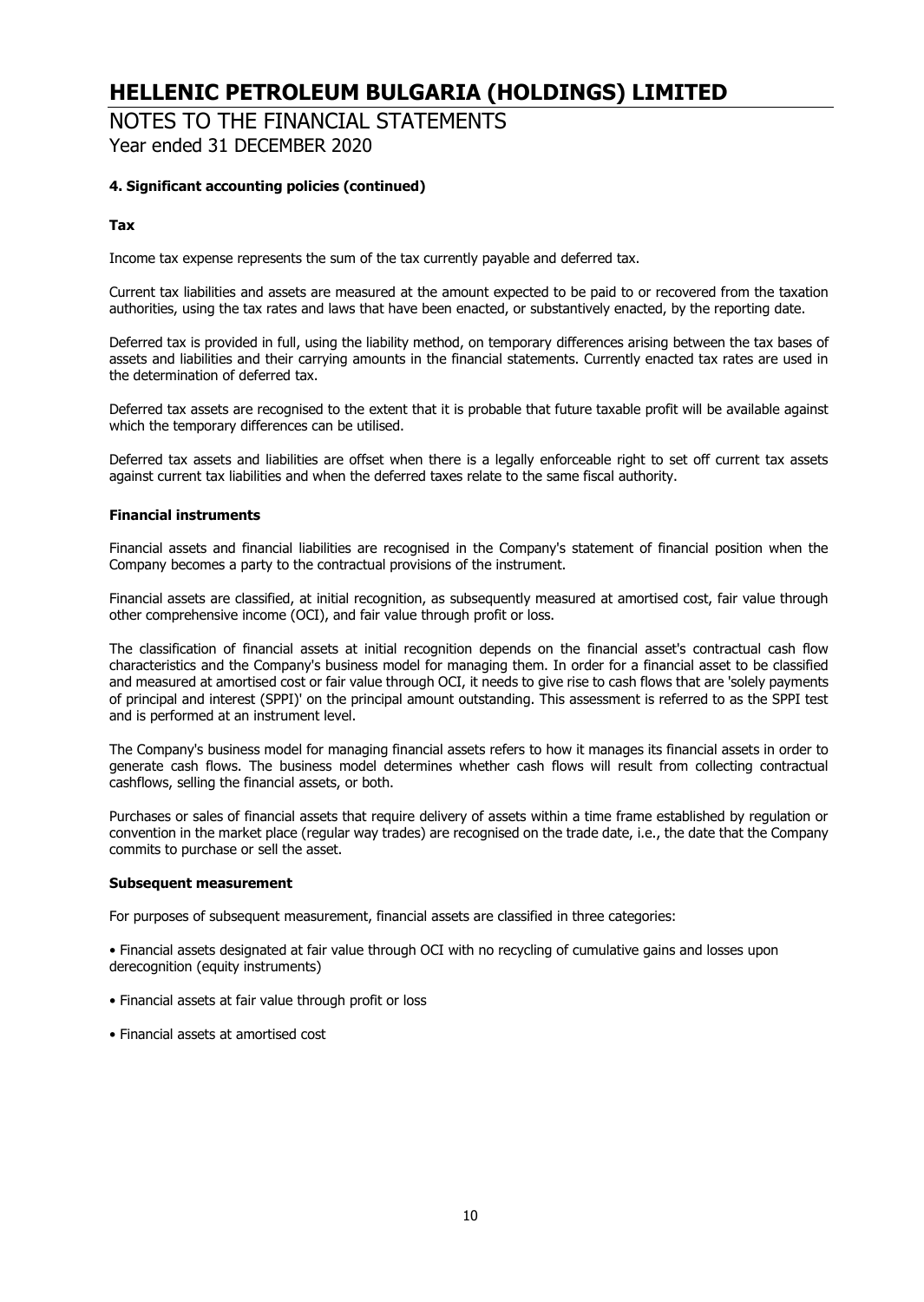NOTES TO THE FINANCIAL STATEMENTS

Year ended 31 DECEMBER 2020

#### **4. Significant accounting policies (continued)**

#### **Financial instruments (continued)**

#### (a) Financial assets at fair value through profit or loss

Financial assets at fair value through profit or loss include financial assets held for trading, financial assets designated upon initial recognition at fair value through profit or loss, or financial assets mandatorily required to be measured at fair value. Financial assets are classified as held for trading if they are acquired for the purpose of selling or repurchasing in the near term.

Derivatives are also categorised as 'held for trading' unless they are designated as hedges. Assets in this category are classified as current assets if they are either held for trading or are expected to be realised within 12 months of the end of the reporting period, otherwise they are classified as non-current. Financial assets with cash flows that are not solely payments of principal and interest are classified and measured at fair value through profit or loss, irrespective of the business model.

#### (b) Financial assets at amortised cost

The Company measures financial assets at amortised cost if both of the following conditions are met: a) the financial asset is held within a business model with the objective to hold financial assets in order to collect contractual cash flows and b) the contractual terms of the financial asset give rise on specified dates to cash flows that are solely payments of principal and interest on the principal amount outstanding. Financial assets at amortised cost are subsequently measured using the effective interest (EIR) method and are subject to impairment. Gains and losses are recognised in profit or loss when the asset is derecognised, modified or impaired.

#### (c) Financial assets at fair value through OCI with no recycling of cumulative gains and losses upon derecognition (equity instruments)

Upon initial recognition, the Company can elect to classify irrevocably its equity investments as equity instruments designated at fair value through OCI when they meet the definition of equity under IAS 32 Financial Instruments: Presentation and are not held for trading. The classification is determined on an instrument-by-instrument basis. Gains and losses on these financial assets are never recycled to profit or loss. Dividends are recognised as other income in the statement of profit or loss when the right of payment has been established, except when the Company benefits from such proceeds as a recovery of part of the cost of the financial asset, in which case, such gains are recorded in OCI. Equity instruments designated at fair value through OCI are not subject to impairment assessment.

#### **Cash and cash equivalents**

For the purpose of the cash flows statement, cash and cash equivalents comprise cash at bank.

#### **Derecognition of financial assets and liabilities**

#### Financial assets

A financial asset (or, where applicable a part of a financial asset or part of a group of similar financial assets) is derecognised when:

- the rights to receive cash flows from the asset have expired:
- the Company retains the right to receive cash flows from the asset, but has assumed an obligation to pay them in full without material delay to a third party under a 'pass through' arrangement; or
- the Company has transferred its rights to receive cash flows from the asset and either (a) has transferred substantially all the risks and rewards of the asset, or (b) has neither transferred nor retained substantially all the risks and rewards of the asset, but has transferred control of the asset.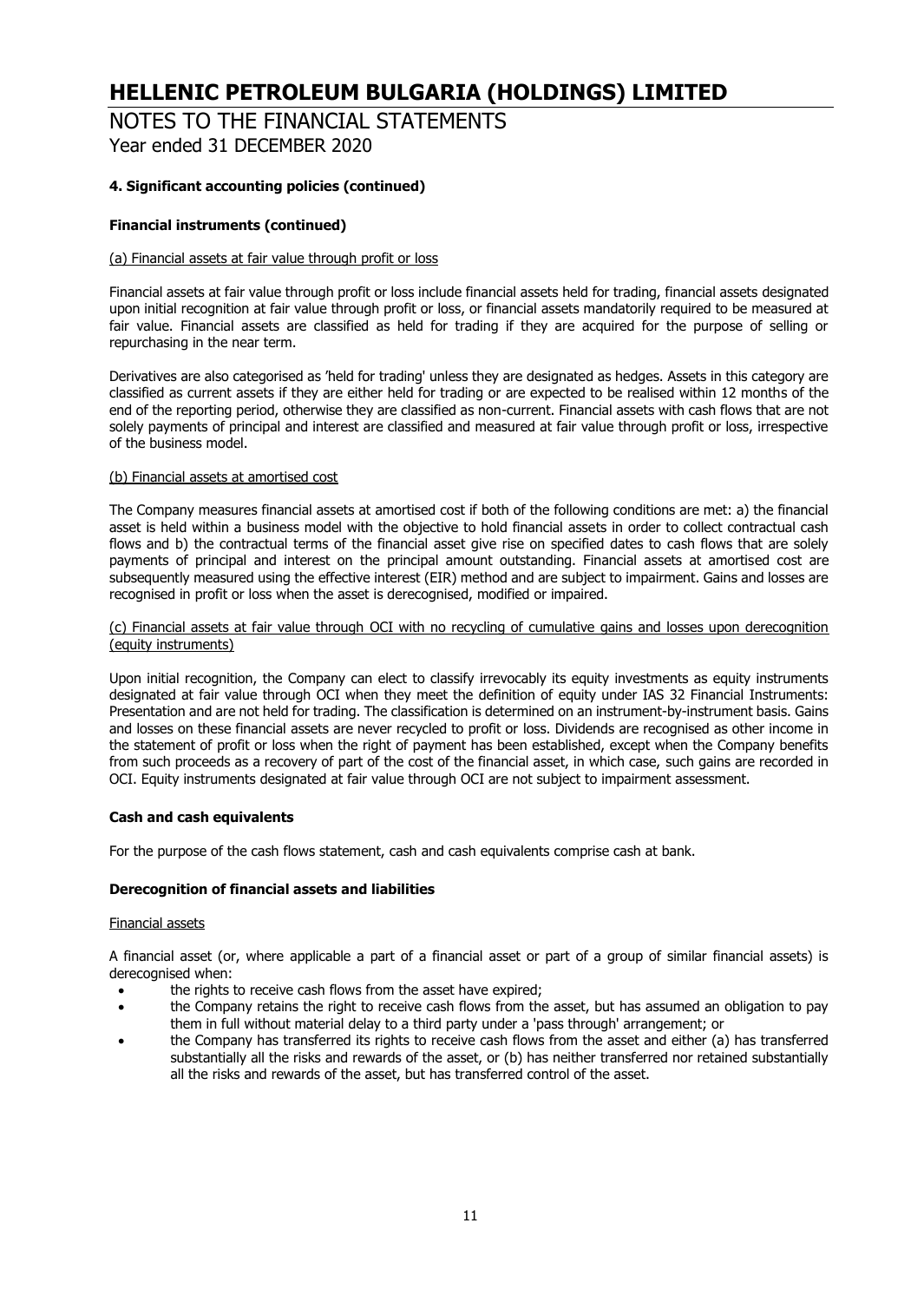NOTES TO THE FINANCIAL STATEMENTS

Year ended 31 DECEMBER 2020

#### **4. Significant accounting policies (continued)**

#### **Derecognition of financial assets and liabilities (continued)**

#### Financial liabilities

A financial liability is derecognised when the obligation under the liability is discharged or cancelled or expires.

When an existing financial liability is replaced by another from the same lender on substantially different terms, or the terms of an existing liability are substantially modified, such an exchange or modification is treated as a derecognition of the original liability and the recognition of a new liability, and the difference in the respective carrying amounts is recognised in profit or loss.

#### **Offsetting financial instruments**

Financial assets and financial liabilities are offset and the net amount reported in the statement of financial position if, and only if, there is a currently enforceable legal right to offset the recognised amounts and there is an intention to settle on a net basis, or to realise the asset and settle the liability simultaneously. This is not generally the case with master netting agreements, and the related assets and liabilities are presented gross in the statement of financial position.

#### **Share capital**

Ordinary shares are classified as equity. The difference between the fair value of the consideration received by the Company and the nominal value of the share capital being issued is taken to the share premium account.

#### **Provisions**

Provisions are recognised when the Company has a present legal or constructive obligation as a result of past events, it is probable that an outflow of resources will be required to settle the obligation, and a reliable estimate of the amount can be made. Where the Company expects a provision to be reimbursed, for example under an insurance contract, the reimbursement is recognised as a separate asset but only when the reimbursement is virtually certain.

#### **5. New accounting pronouncements**

At the date of approval of these financial statements, standards and interpretations were issued by the International Accounting Standards Board which were not yet effective. Some of them were adopted by the European Union and others not yet. The Board of Directors expects that the adoption of these accounting standards in future periods will not have a material effect on the financial statements of the Company.

#### **6. Financial risk management**

#### **Financial risk factors**

The Company is exposed to credit risk, liquidity risk and capital risk management arising from the financial instruments it holds. The risk management policies employed by the Company to manage these risks are discussed below:

#### **6.1 Credit risk**

Credit risk is the risk that one party to a financial instrument will cause a financial loss for the other party by failing to meet an obligation. Credit risk arises from cash and cash equivalents and deposits with banks and financial institutions.

Cash balances are held with recognised financial institutions and the Company has policies to limit the amount of credit exposure to any financial institution.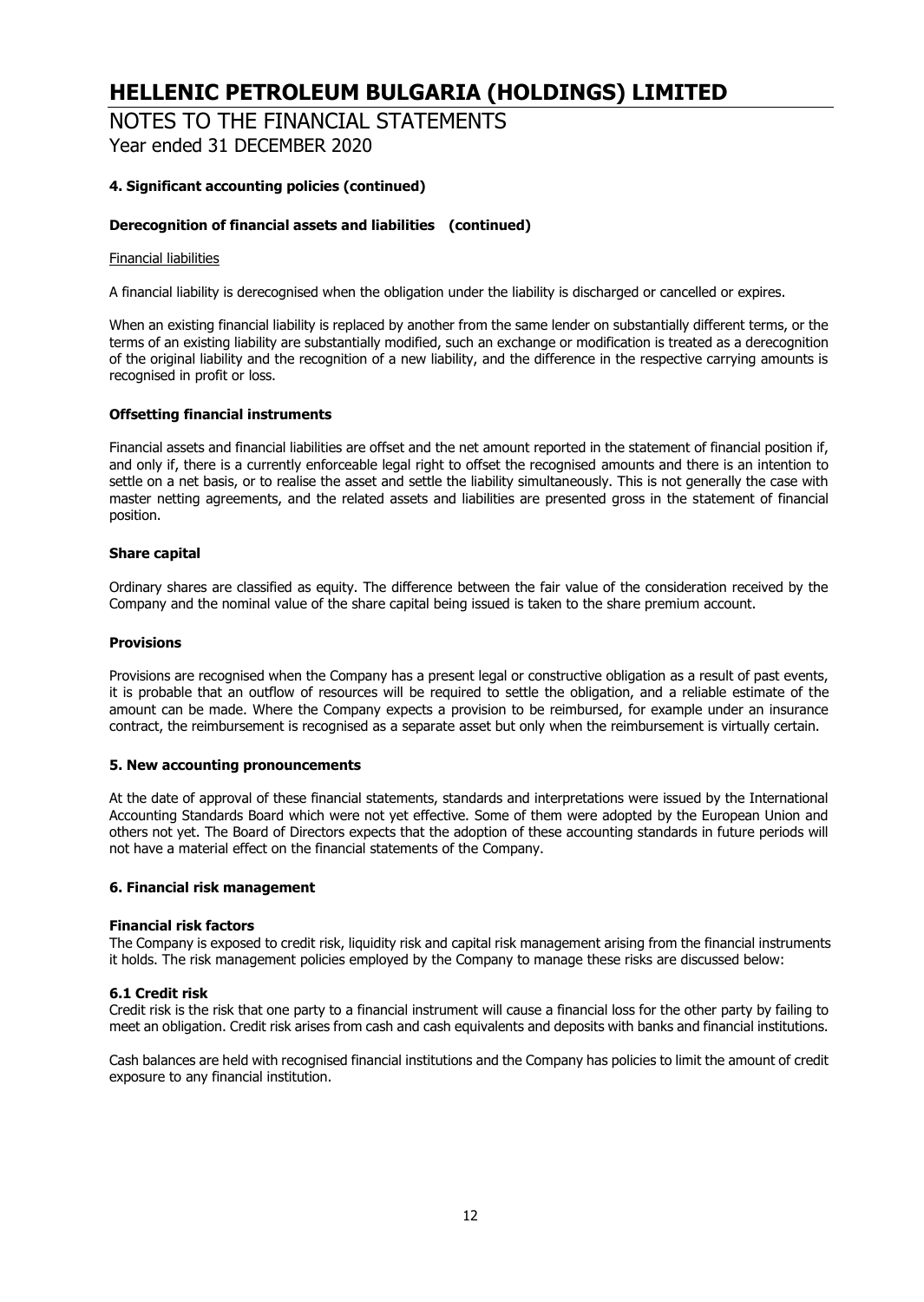NOTES TO THE FINANCIAL STATEMENTS

Year ended 31 DECEMBER 2020

#### **6. Financial risk management (continued)**

#### **6.2 Liquidity risk**

Liquidity risk is the risk that arises when the maturity of assets and liabilities does not match. An unmatched position potentially enhances profitability, but can also increase the risk of losses. The Company has procedures with the object of minimising such losses such as maintaining sufficient cash and other highly liquid current assets and by having available an adequate amount of committed credit facilities.

The following tables detail the Company's remaining contractual maturity for its financial liabilities. The tables have been drawn up based on the undiscounted cash flows of financial liabilities based on the earliest date on which the Company can be required to pay. The table includes both interest and principal cash flows.

| 31 December 2020           | Carrying      |               |
|----------------------------|---------------|---------------|
|                            | amounts       | On demand     |
|                            | €             | €             |
| Accruals                   | 8.919         | 8.919         |
| Payables to own subsidiary | 2.350         | 2.350         |
|                            | <u>11.269</u> | <u>11.269</u> |
| 31 December 2019           | Carrying      |               |
|                            | amounts       | On demand     |
|                            | €             | €             |
| Accruals                   | 8.148         | 7.461         |
| Payables to own subsidiary | 2.350         | 2.350         |
|                            | 10.498        | 9.811         |

#### **6.3 Capital risk management**

Capital includes equity shares and share premium.

The Company manages its capital to ensure that it will be able to continue as a going concern while maximising the return to shareholders through the optimisation of the debt and equity balance. The Company's overall strategy remains unchanged from last year.

#### **Fair value estimation**

The fair values of the Company's financial assets and liabilities approximate their carrying amounts at the reporting date.

#### **7. Critical accounting estimates and judgments**

The preparation of financial statements in conformity with IFRSs requires the use of certain critical accounting estimates and requires Management to exercise its judgment in the process of applying the Company's accounting policies. It also requires the use of assumptions that affect the reported amounts of assets and liabilities and disclosure of contingent assets and liabilities at the date of the financial statements and the reported amounts of revenues and expenses during the reporting period. Although these estimates are based on Management's best knowledge of current events and actions, actual results may ultimately differ from those estimates.

Estimates and judgments are continually evaluated and are based on historical experience and other factors, including expectations of future events that are believed to be reasonable under the circumstances.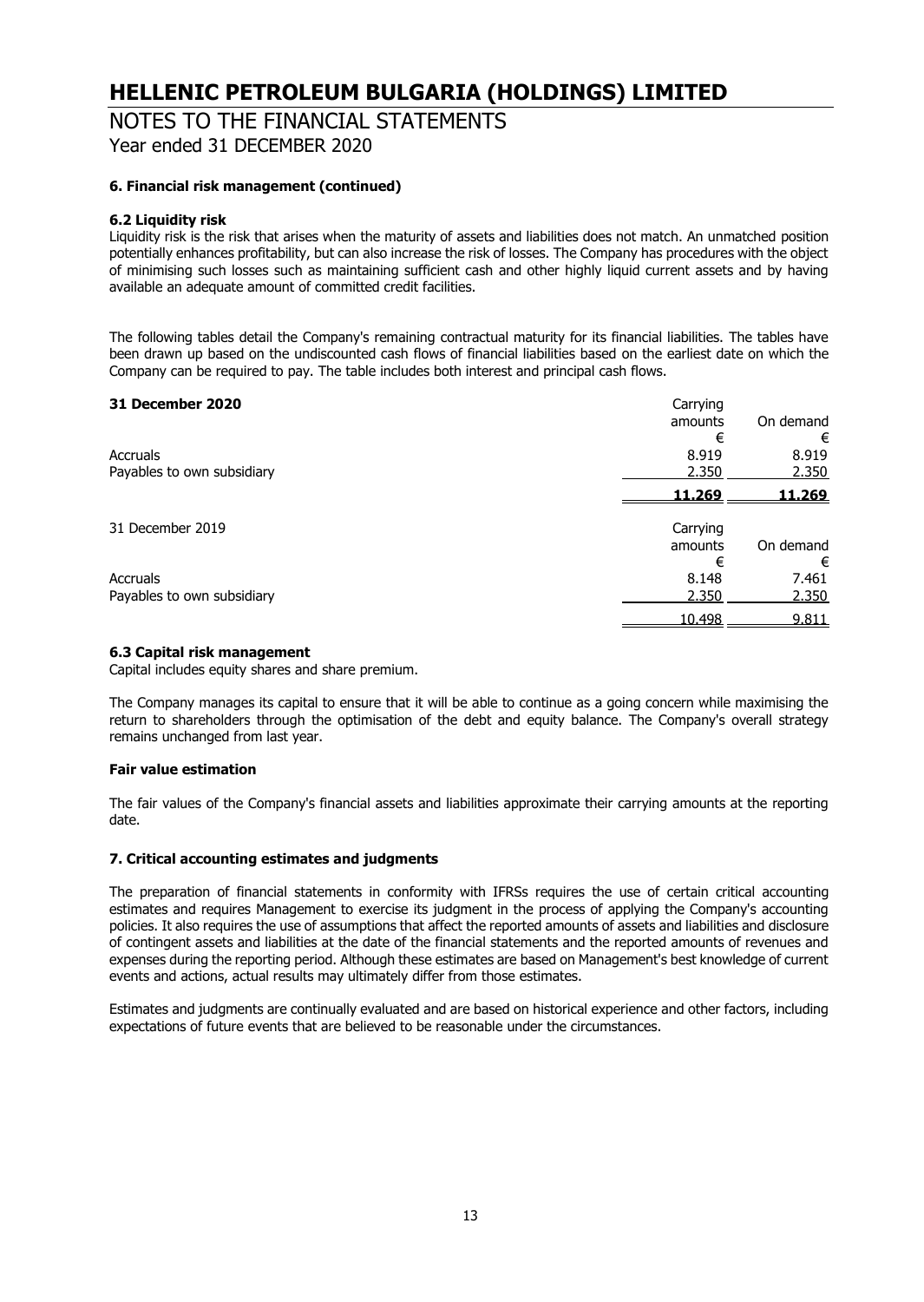### NOTES TO THE FINANCIAL STATEMENTS

Year ended 31 DECEMBER 2020

#### **7. Critical accounting estimates and judgments (continued)**

The estimates and assumptions that have a significant risk of causing a material adjustment to the carrying amounts of assets and liabilities within the next financial year are discussed below:

#### **Impairment of investment in subsidiary**

The Company periodically evaluates the recoverability of investment in subsidiary whenever indicators of impairment are present. Indicators of impairment include such items as declines in revenues, earnings or cash flows or material adverse changes in the economic or political stability of a particular country, which may indicate that the carrying amount of an asset is not recoverable. If facts and circumstances indicate that investment in subsidiary may be impaired, the recoverable amount based on estimated future discounted cash flows associated with this subsidiary would be compared to their carrying amounts to determine if a write-down to the recoverable amount is necessary. Management has assessed that there is no impairment to its investment in subsidiary as of 31 December 2020 and 2019.

#### **8. Administration expenses**

|                                       | 2020   | 2019  |
|---------------------------------------|--------|-------|
|                                       | €      | €     |
| Annual levy                           | 350    | 350   |
| Courier expenses                      |        | 179   |
| Bank charges                          | 1.088  | 606   |
| Auditor's remuneration - current year | 4.284  | 4.463 |
| Auditor's remuneration - prior years  |        | 119   |
| Accounting fees                       | 1.785  | 1.785 |
| Professional fees                     | 1.785  | 1.785 |
| Administration fees                   | 1.131  | 2.149 |
|                                       | 10.423 | 1.436 |

The expenses stated above do not include any charges for non-audit services by the statutory auditor of the Company.

#### **9. Tax**

The tax on the Company's results before tax differs from theoretical amount that would arise using the applicable tax rates as follows:

|                                                                                                                                 | 2020             | 2019             |
|---------------------------------------------------------------------------------------------------------------------------------|------------------|------------------|
| Loss before tax                                                                                                                 | (10.423)         | (11.436)         |
| Tax calculated at the applicable tax rates<br>Tax effect of tax loss for the year for which no deferred tax asset is recognised | (1.303)<br>1.303 | (1.430)<br>1.430 |
| Tax charge                                                                                                                      |                  |                  |

The corporation tax rate is 12,5%.

Under certain conditions interest income may be subject to defence contribution at the rate of 30%. In such cases this interest will be exempt from corporation tax. In certain cases, dividends received from abroad may be subject to defence contribution at the rate of 17%.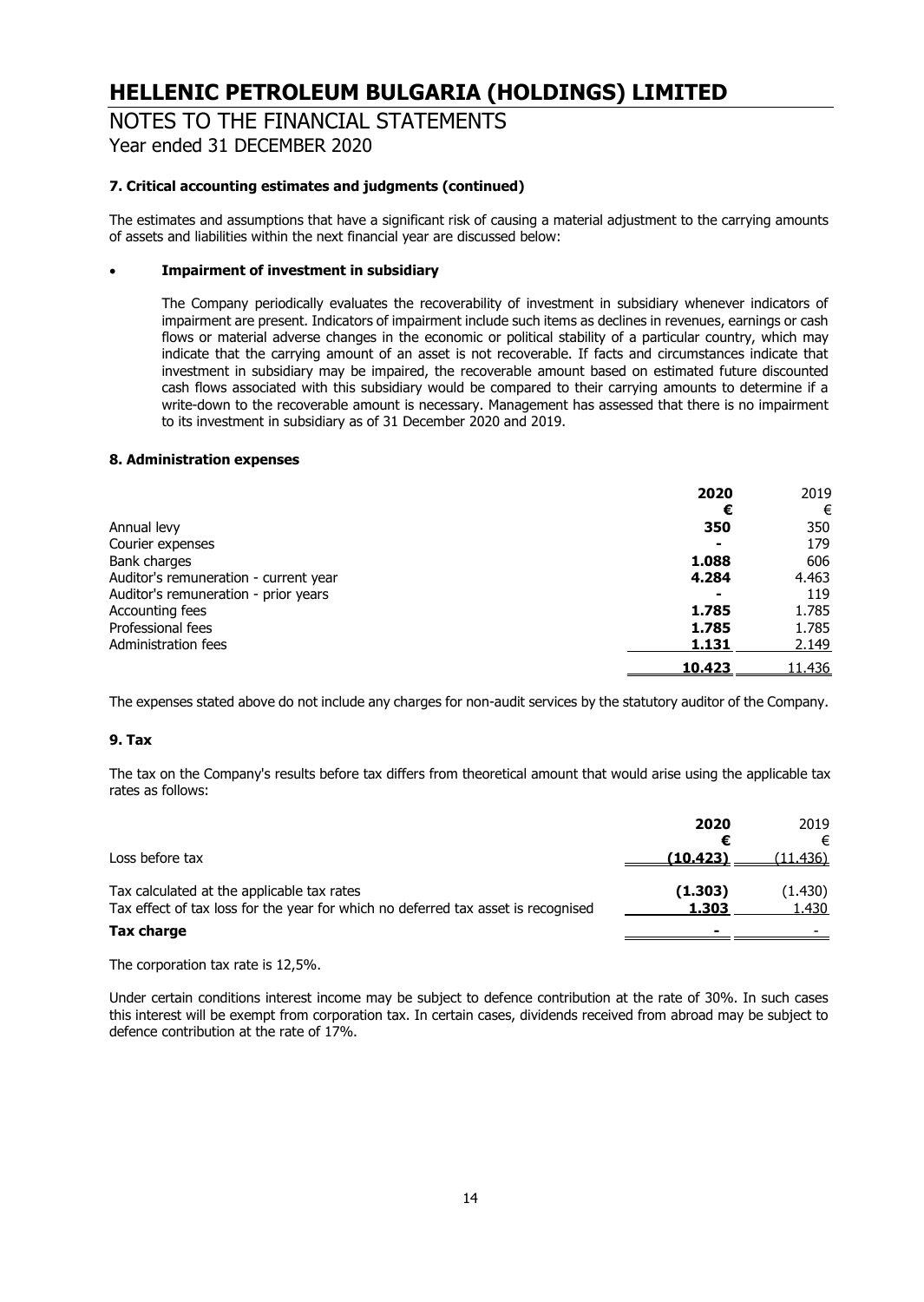NOTES TO THE FINANCIAL STATEMENTS

Year ended 31 DECEMBER 2020

#### **9. Tax (continued)**

Due to tax losses sustained in the year, no tax liability arises on the Company. Under current legislation, tax losses may be carried forward and be set off against taxable income of the five succeeding years. As at 31 December 2019 no deferred asset is recognised in the statement of financial position relating to the balance of tax losses carried forward since management does not anticipate that sufficient taxable profits will be earned, in the five succeeding years, to utilise these tax losses. As at 31 December 2020, the balance of tax losses carried forward amounted to approximately €20.000.

#### **10. Financial instruments by category**

The accounting policies for financial instruments have been applied to the line items below:

| 31 December 2020                                                      | Financial assets                                      |
|-----------------------------------------------------------------------|-------------------------------------------------------|
|                                                                       | at amortised cost                                     |
| Assets as per statement of financial position:                        | €                                                     |
| Cash at bank                                                          | 48.164                                                |
| <b>Total</b>                                                          | 48.164                                                |
|                                                                       | Borrowings and<br>other financial<br>liabilities      |
| Liabilities as per statement of financial position:                   | €                                                     |
| Other payables                                                        | 11.269                                                |
| <b>Total</b>                                                          | 11.269                                                |
| 31 December 2019                                                      | Financial assets<br>at amortised cost<br>€            |
| Assets as per statement of financial position:                        |                                                       |
| Cash at bank                                                          | 57.816                                                |
| Total                                                                 | 57.816                                                |
|                                                                       | Borrowings and<br>other financial<br>liabilities<br>€ |
| Liabilities as per statement of financial position:<br>Other payables | 10.498                                                |
| Total                                                                 | 10.498                                                |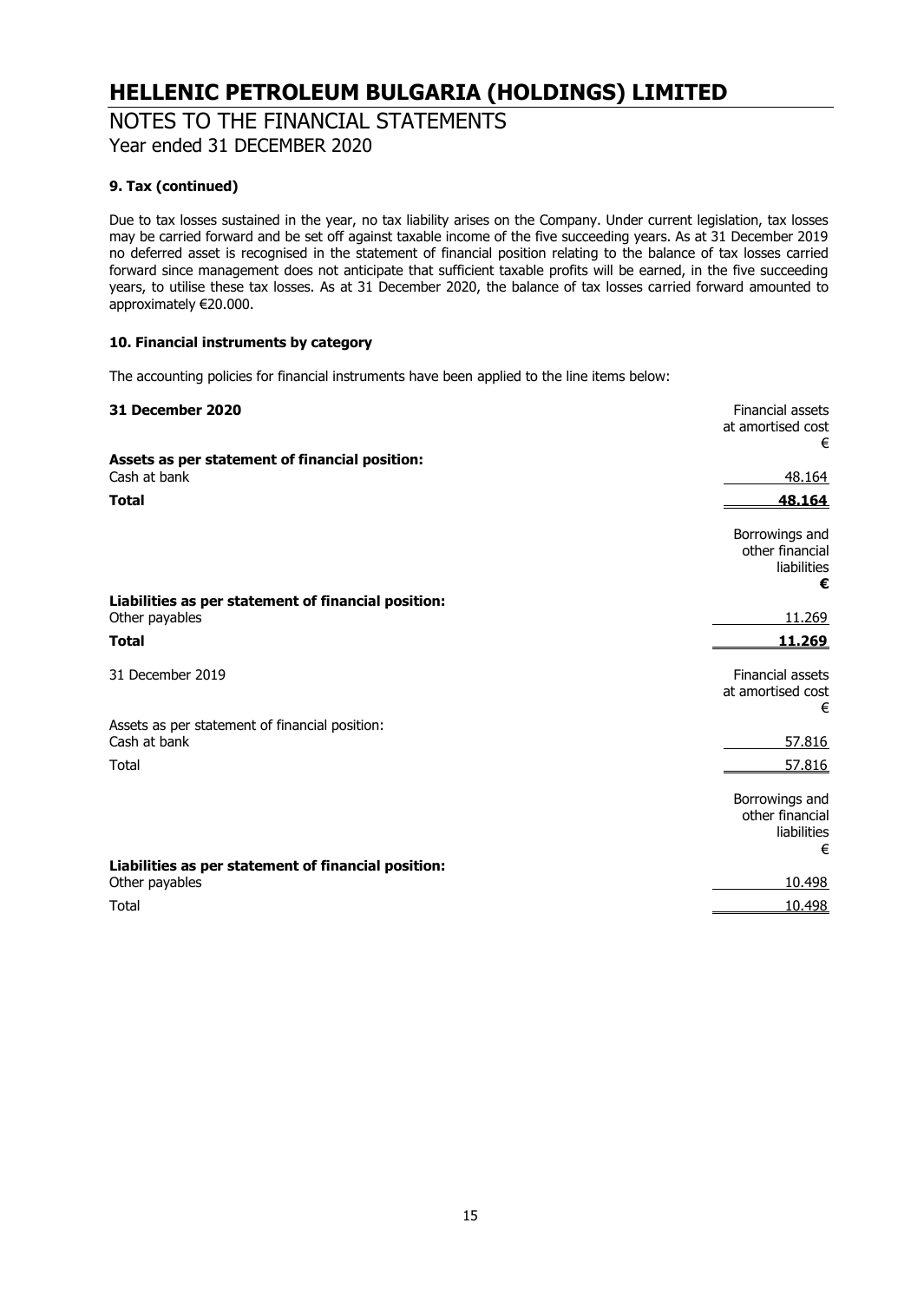# NOTES TO THE FINANCIAL STATEMENTS

Year ended 31 DECEMBER 2020

#### **11. Investments in subsidiary**

|                               |                                               |                      |                      |                 | 2020<br>€       | 2019<br>€       |
|-------------------------------|-----------------------------------------------|----------------------|----------------------|-----------------|-----------------|-----------------|
| Balance at 1 January          |                                               |                      |                      |                 | 62.634.105      | 62.634.105      |
| <b>Balance at 31 December</b> |                                               |                      |                      |                 | 62.634.105      | 62.634.105      |
|                               | The details of the subsidiary are as follows: |                      |                      |                 |                 |                 |
| <b>Name</b>                   | Countrv of<br>incorporation                   | Principal activities | 2020<br>Holdina      | 2019<br>Holdina | 2020            | 2019            |
| <b>EKO Bulgaria</b>           | <b>Bulgaria</b>                               | Sales of fuels and   | $\frac{0}{0}$<br>100 | <u>%</u><br>100 | €<br>62.634.105 | €<br>62.634.105 |
| EAD                           |                                               | lubricants products  |                      |                 |                 |                 |
|                               |                                               |                      |                      |                 | 62.634.105      | 62.634.105      |

During 2016, Hellenic Petroleum Bulgaria Properties EAD merged with EKO Bulgaria EAD. The resulting entity was EKO Bulgaria EAD.

Management has assesed that the recoverable amount of the investment in subsidiary is higher than the carrying cost, hence no impairment charge was recognised as at 31 December 2020 and 31 December 2019.

#### **12. Cash at bank**

Cash balances are analysed as follows:

|              | 2020   | 2019   |
|--------------|--------|--------|
|              | €      | €      |
| Cash at bank | 48.164 | 57.816 |
|              | 48.164 | 57,816 |

The exposure of the Company to credit risk and impairment losses in relation to cash and cash equivalents is reported in note 6 of the financial statements.

#### **13. Share capital and share premium**

| <b>Issued and fully paid</b>                  | Number of<br>shares | <b>Share capital</b><br>€ | <b>Share</b><br>premium<br>€ | <b>Total</b><br>€ |
|-----------------------------------------------|---------------------|---------------------------|------------------------------|-------------------|
| Balance at 1 January 2019                     | 2.300               | 230,000                   | 64.970.000                   | 65,200,000        |
| Balance at 31 December 2019/1<br>January 2020 | 2.300               | 230,000                   | 64.970.000                   | 65,200,000        |
| <b>Balance at 31 December 2020</b>            | 2.300               | 230,000                   | 64.970.000                   | 65,200,000        |

#### **14. Other payables**

|                                        | 2020   | 2019   |
|----------------------------------------|--------|--------|
|                                        |        | €      |
| <b>Accruals</b>                        | 8.919  | 8.148  |
| Payables to own subsidiary (Note 15.1) | 2.350  | 2.350  |
|                                        | 11.269 | 10.498 |